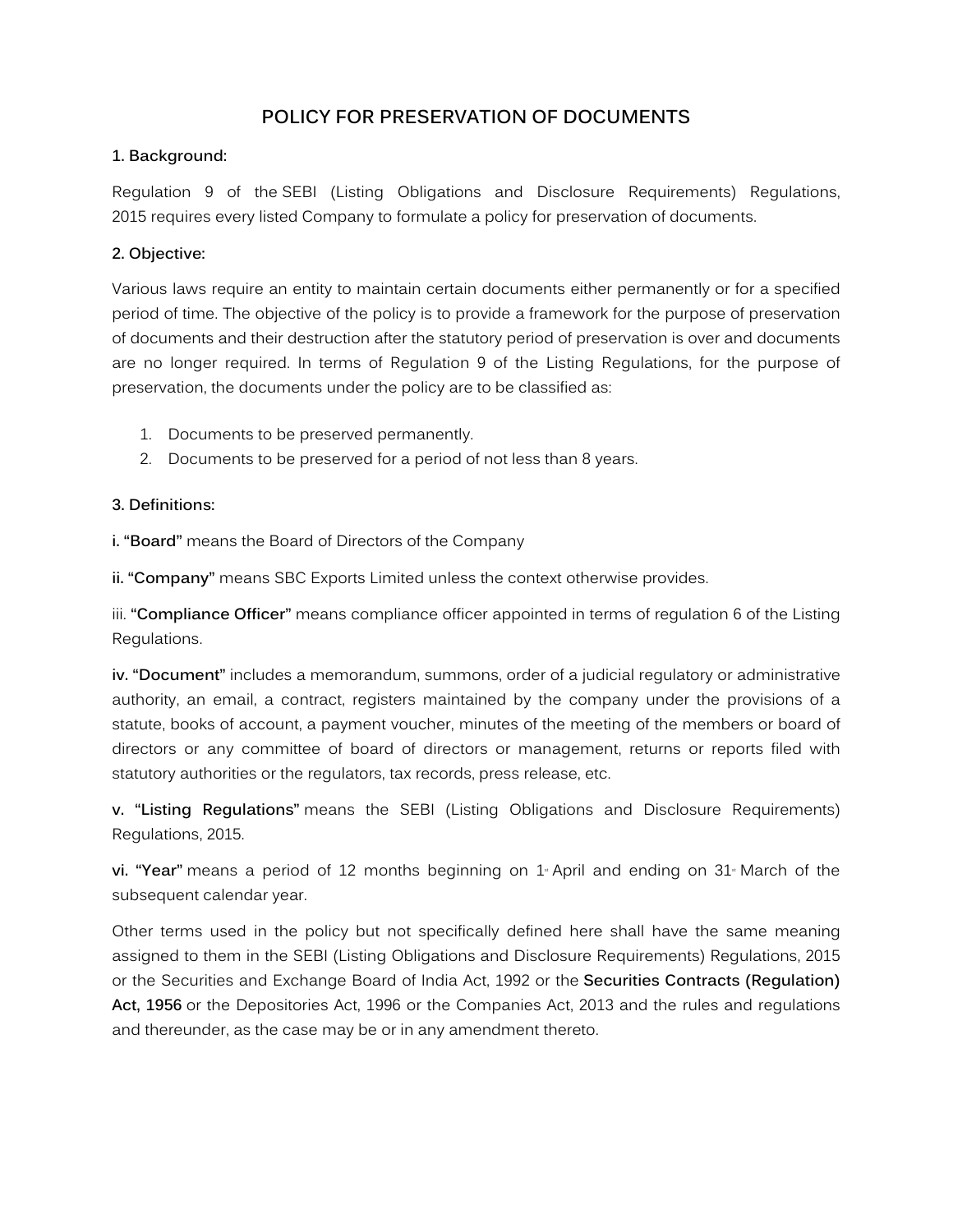### **4. Preservation of Documents**

The company shall preserve all its documents, whether maintained and preserved in physical or electronic mode, as per the requirements and provisions of the Companies Act, 2013, the Secretarial Standards, Securities and Exchange Board of India Act, 1992, Depositories Act, 1996, Listing Regulations, various tax related and employment related laws and other laws, rules or regulations as may be applicable to the company. For the purpose of preservation, documents are classified under three categories-

i. Documents which are required to be preserved permanently **(Schedule A)**.

ii. Documents which are required to be preserved for not less than 8 years after completion of the relevant transaction **(Schedule B)**.

iii. Documents with preservation period other than those mentioned in schedule A and schedule B shall be preserved in accordance with the provisions of applicable laws, rules, regulations etc. or as determined by the respective head of the department in writing. **(Schedule C)**.

If a law suit or any other proceeding involving the Company is pending or reasonable foreseeable, the documents relevant to such litigation or proceeding shall be retained and preserved as per the directions of the Court, Tribunal or Adjudicating Authorities. All retention periods under the policy shall be suspended with respect to such documents.

Where under a scheme of arrangement another company merges or amalgamates with the Company, minutes of all the meetings of the transferor company and its incorporation documents, i.e. certificate of incorporation, certificate of commencement of business, memorandum and articles of association etc. as handed over to the company shall be preserved permanently. Office copies of notices, agendas and notes on agenda, scrutinizers report and other related papers of the transferor company shall be preserved for as long as they remain current or for eight financial years whichever is later.

## **5. Custody of Documents:**

The documents shall be kept in the custody of respective head of the department responsible for creation and maintenance of such documents. Place of keeping the documents shall be as per the applicable provisions of laws, rules or regulations under which they are created and shall be subject to specific resolutions passed by the Board from time to time.

#### **6. Destruction of Documents**

After the expiry of statutory retention period, the preserved documents, if no longer required, may be destroyed. Documents which are duplicate, unimportant or irrelevant and are not required to be preserved under any provision of law may be destroyed as a normal routine administrative action. The documents can be destroyed as under:

i. recycle non confidential paper records

- ii. shred or otherwise render unavailable confidential paper records or
- iii. delete or destroy electronically stored data.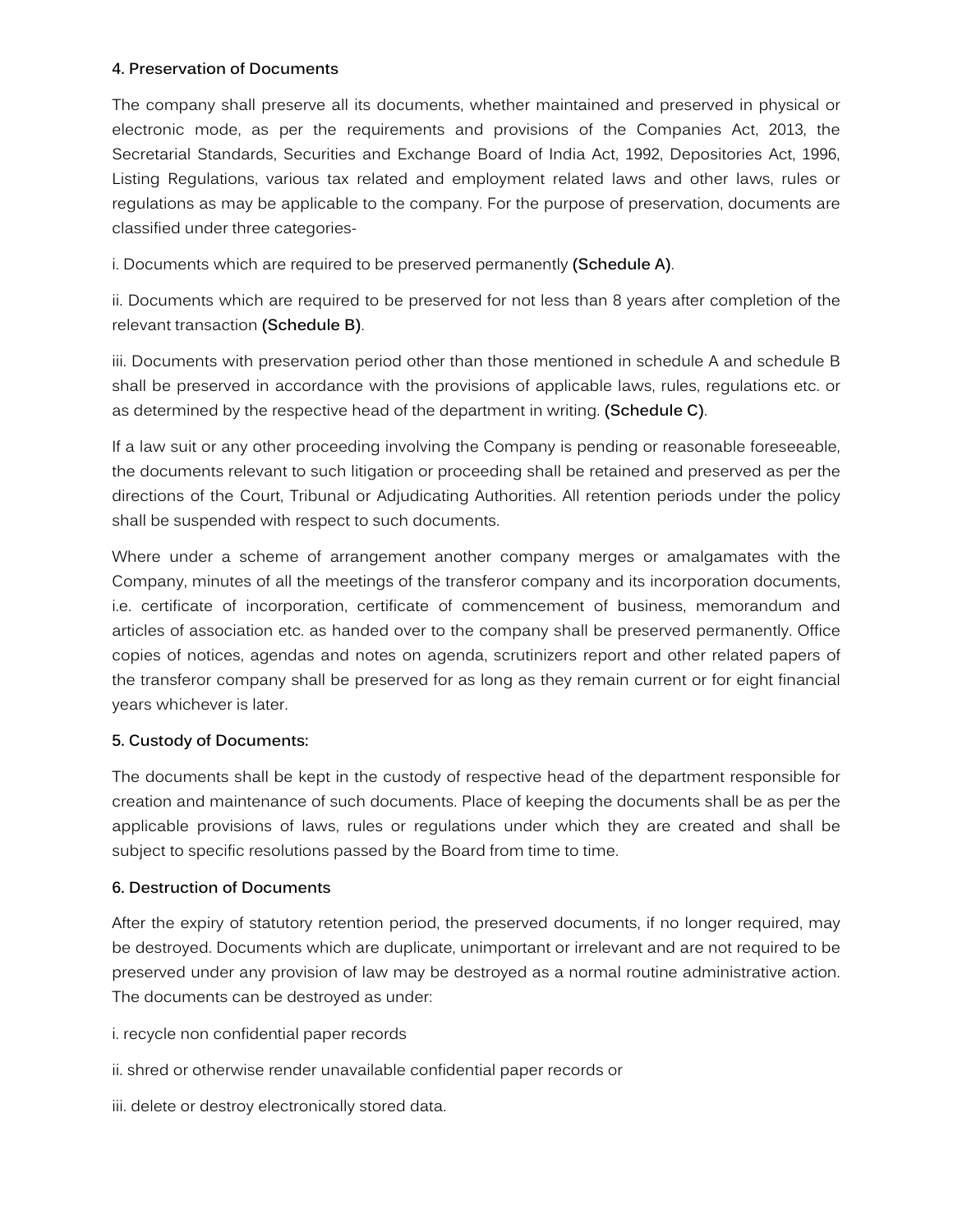Before destruction the approval of the head of the department and the compliance officer shall be obtained. The company shall maintain a register under the custody of the compliance officer, for recording documents destroyed. The register shall be named as **'Register of documents destroyed'** and shall be preserved permanently. The register shall be placed before the board of directors on a half yearly basis for perusal and noting by the directors. The register shall contain the following details:

- i. Serial Number
- ii. Brief particulars of the document destroyed
- iii. Department responsible for creation and maintenance of documents
- iv. Date of approval of the head of the department
- v. Date of approval of the compliance officer
- vi. Date of destruction
- vii. Mode of destruction
- viii. Remarks, if any
- ix. Signature of the compliance officer.

#### **7. Monitoring, Review and Amendment:**

Compliance officer shall ensure proper implementation of the policy and shall lay down monitoring mechanism for its compliance. The head of respective departments shall ensure preservation of documents in accordance with the applicable laws, rules, regulations etc. They shall confirm compliance of the policy to the compliance officer on annual basis and in turn the compliance officer shall confirm the compliance of the policy to the board.

The policy shall be reviewed annually jointly by the managing director and the compliance officer. The policy shall also be reviewed as and when required to ensure that it meets the objectives of the statutory provisions and remain effective. Any amendments to the policy which are deemed necessary on its review shall be placed before the board for its approval. However, in case of conflict between the provisions of the policy and statutory provisions, the latter shall prevail over the former. Any subsequent modification or amendment to the statutory provisions shall automatically apply to the policy.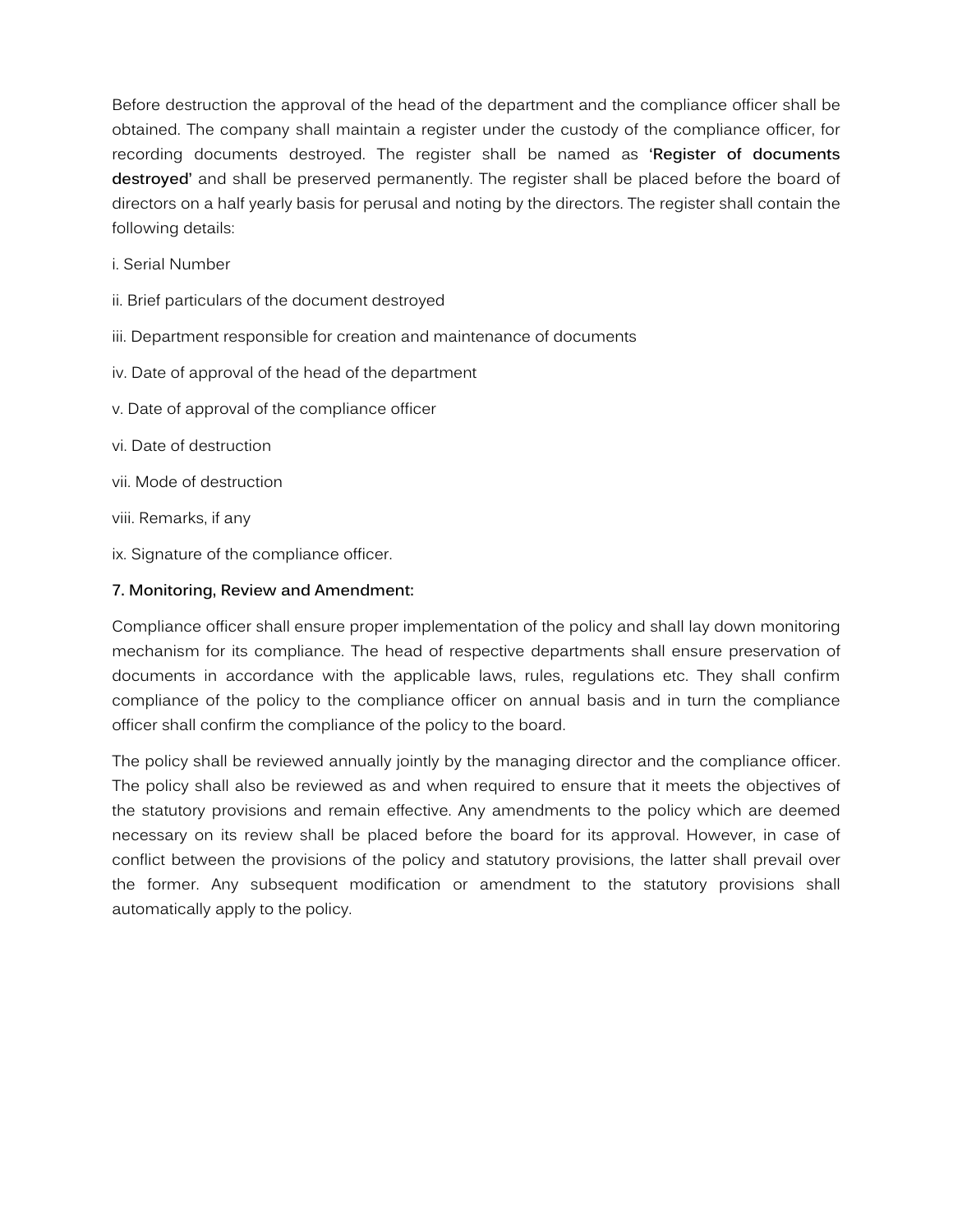## **Schedule A**

# **List of documents to be preserved permanently**

| S.No | <b>Particulars of Documents</b>                                                                                                                                                                                                                                                                                                                                                                                                                                                                                                                                                                                                                                                                                                                                          | Department<br>responsible |
|------|--------------------------------------------------------------------------------------------------------------------------------------------------------------------------------------------------------------------------------------------------------------------------------------------------------------------------------------------------------------------------------------------------------------------------------------------------------------------------------------------------------------------------------------------------------------------------------------------------------------------------------------------------------------------------------------------------------------------------------------------------------------------------|---------------------------|
| 1.   | Certificate of Incorporation                                                                                                                                                                                                                                                                                                                                                                                                                                                                                                                                                                                                                                                                                                                                             | Secretarial               |
| 2.   | Certificate of commencement of business                                                                                                                                                                                                                                                                                                                                                                                                                                                                                                                                                                                                                                                                                                                                  | Secretarial               |
| 3.   | Memorandum and Articles of Association                                                                                                                                                                                                                                                                                                                                                                                                                                                                                                                                                                                                                                                                                                                                   | Secretarial               |
| 4.   | Minute books of general, board and committee meetings                                                                                                                                                                                                                                                                                                                                                                                                                                                                                                                                                                                                                                                                                                                    | Secretarial               |
| 5.   | Following registers maintained by the company-<br>i. Register of members and other security holders.<br>ii. Foreign register of members.<br>iii. Register of transfer, transmission of securities<br>iv. Register of renewed and duplicate share certificates<br>v. Register of Director and Key Managerial Personnel<br>vi. Register of Director shareholding<br>vii. Register of contract in which directors are interested<br>viii. Register of charges<br>ix. Register of loans, guarantee and securities<br>x. Register of investments made by the company<br>xi. Register of investments not held in its name by the company<br>xii. Register of documents executed under common seal<br>xiii. Attendance register of the meetings of the board and its committees | Secretarial               |
| 6.   | Policies, charter and code of the Company                                                                                                                                                                                                                                                                                                                                                                                                                                                                                                                                                                                                                                                                                                                                | Secretarial               |
| 7.   | Application for issue and listing of securities                                                                                                                                                                                                                                                                                                                                                                                                                                                                                                                                                                                                                                                                                                                          | Secretarial               |
| 8.   | Title documents                                                                                                                                                                                                                                                                                                                                                                                                                                                                                                                                                                                                                                                                                                                                                          | Legal                     |
| 9.   | License, documents, approvals etc. received from any government or<br>regulatory authority                                                                                                                                                                                                                                                                                                                                                                                                                                                                                                                                                                                                                                                                               | Legal                     |
| 10.  | Intellectual property documents                                                                                                                                                                                                                                                                                                                                                                                                                                                                                                                                                                                                                                                                                                                                          | Legal                     |
| 11.  | Orders, Judgments of court or any adjudicating authority                                                                                                                                                                                                                                                                                                                                                                                                                                                                                                                                                                                                                                                                                                                 | Legal                     |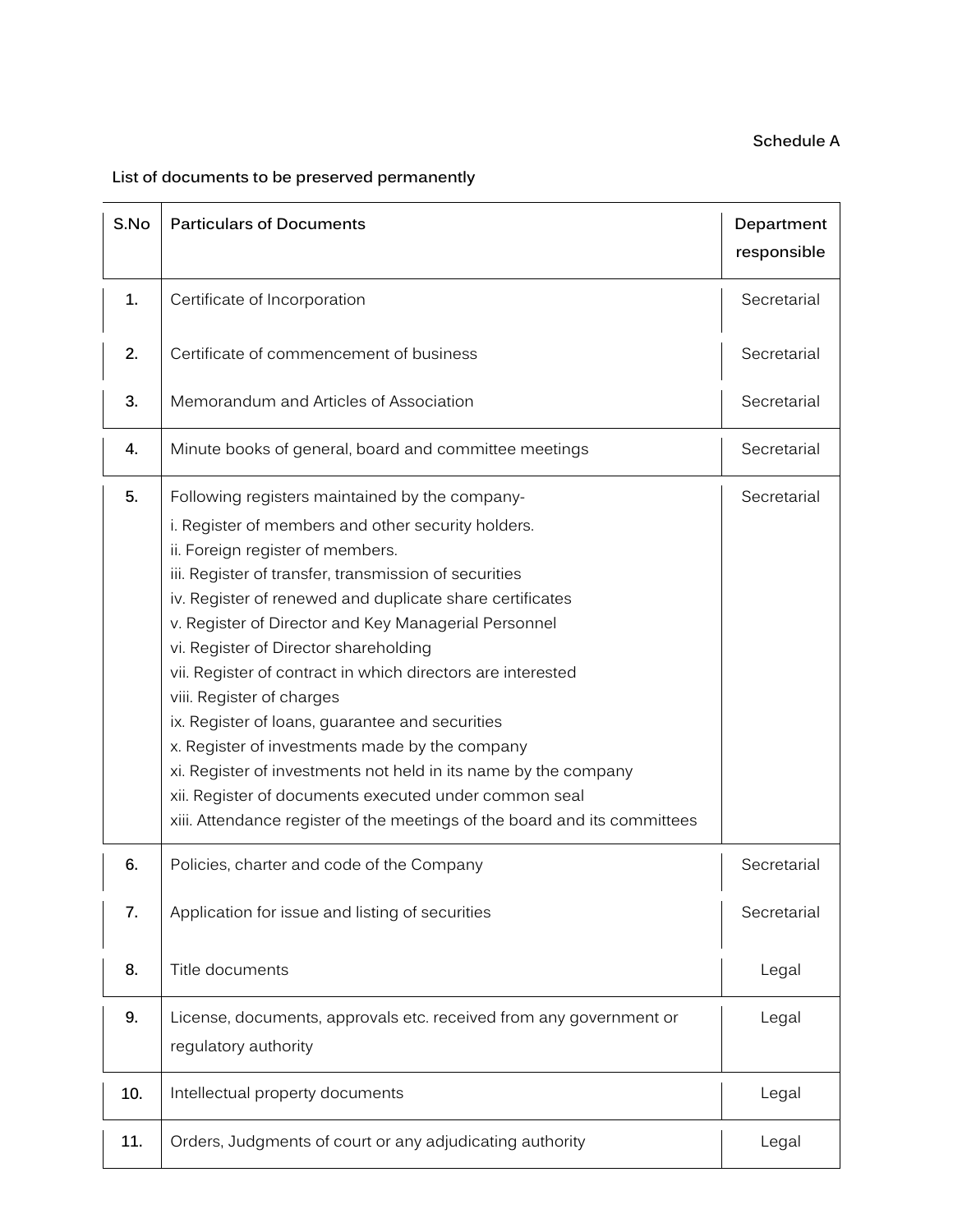## **Schedule B**

# **List of documents to be preserved for not less than 8 years**

| S.No         | <b>Particulars of Documents</b>                                                                                                                                                                                                                                                                                                                                              | Department<br>responsible |
|--------------|------------------------------------------------------------------------------------------------------------------------------------------------------------------------------------------------------------------------------------------------------------------------------------------------------------------------------------------------------------------------------|---------------------------|
| $\mathbf{1}$ | Notices, agenda and notes on agenda of board and committee<br>meetings                                                                                                                                                                                                                                                                                                       | Secretarial               |
| 2.           | Copies of notices, scrutinizer report and other documents related to<br>shareholder/creditor meetings                                                                                                                                                                                                                                                                        | Secretarial               |
| 3.           | Instruments evidencing creation of charges or modification                                                                                                                                                                                                                                                                                                                   | Secretarial               |
| 4.           | Annual financial statements                                                                                                                                                                                                                                                                                                                                                  | Secretarial               |
| 5.           | Notice of interest received from the directors or the key managerial<br>personnel                                                                                                                                                                                                                                                                                            | Secretarial               |
| 6.           | Disclosure under vigil mechanism                                                                                                                                                                                                                                                                                                                                             | Secretarial               |
| 7.           | Disclosure to be made to the stock exchange under regulation 30 of the<br>listing regulations                                                                                                                                                                                                                                                                                | Secretarial               |
| 8.           | Following registers are not to be maintained permanently-<br>i. Register of deposits<br>ii. Register of allotment<br>iii. Register of payment of dividend<br>iv. Register of proxies<br>v. Register of inspection<br>vi. Register of investor complaints<br>vii. Register of sweat equity shares<br>viii. Register of employee stock option<br>ix. Register of postal ballot | Secretarial               |